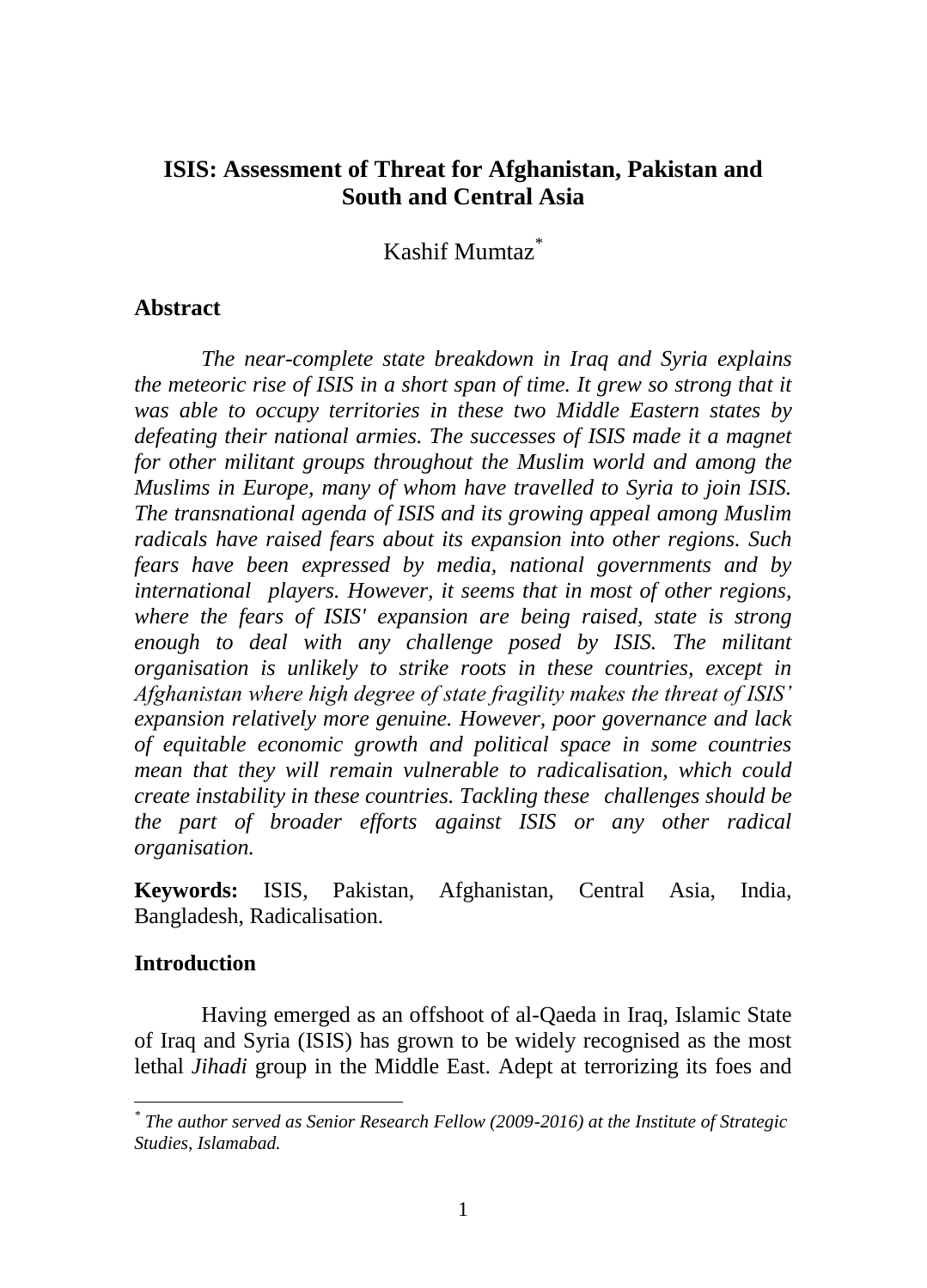common people alike and merciless in its treatment of opponents, ISIS is also the most feared terrorist group. Moreover, ISIS is a highly organised militia, which has conquered territories in Syria and Iraq defeating the national armies of these two Middle Eastern states. The rise of ISIS has rung alarm bells throughout the world as is evident from a flurry of statements from several world leaders fearing that it could pose serious threats to regional and global security. These fears have been accentuated by the news of militants in several parts of the world swearing allegiance to ISIS, with many of them travelling to Syria to join ISIS' ranks. This paper is an effort to assess whether the fears of ISIS' expansion into other regions are real or otherwise.

The paper undertakes this assessment with regard to four regions/countries: Afghanistan, Pakistan, South and Central Asia. It argues that the rise of ISIS in Iraq and Syria was the outcome of near complete state breakdown in these two states. Such conditions do not exist in the regions being studied in this paper, except, to some extent, in Afghanistan. Hence, the threat of ISIS' expansion into these regions, except Afghanistan, are not real. However, even in Afghanistan, ISIS is unlikely to become as potent as it is in Iraq or Syria. Pakistan and other South and Central Asian countries are strong enough to ward off any attempt by ISIS or its affiliates to make significant inroads. Moreover, major international players are also concerned about such threats. Their interest in preventing ISIS" ingress into some of these states would make this possibility even remote. Nevertheless, the problems like economic deprivation, political repression, and poor governance rampant in most of these states mean that religious radicalisation will remain a problem for them, which means movements like ISIS could find some sympathy among the radicalised elements, which could prove to be a destabilizing factor for these states.

The first part of the study briefly discusses the genesis and rise of ISIS. The succeeding four sections assess threats posed by ISIS in four different countries/regions. Discussion in these sections revolves around the issues such as the present status of ISIS" ingress in these regions, factors that have facilitated this ingress or could do so in future, official response(s) to this phenomenon, and the likely future scenario. The final section discusses in detail what should Pakistan do to deal with the challenge posed by the rise of ISIS.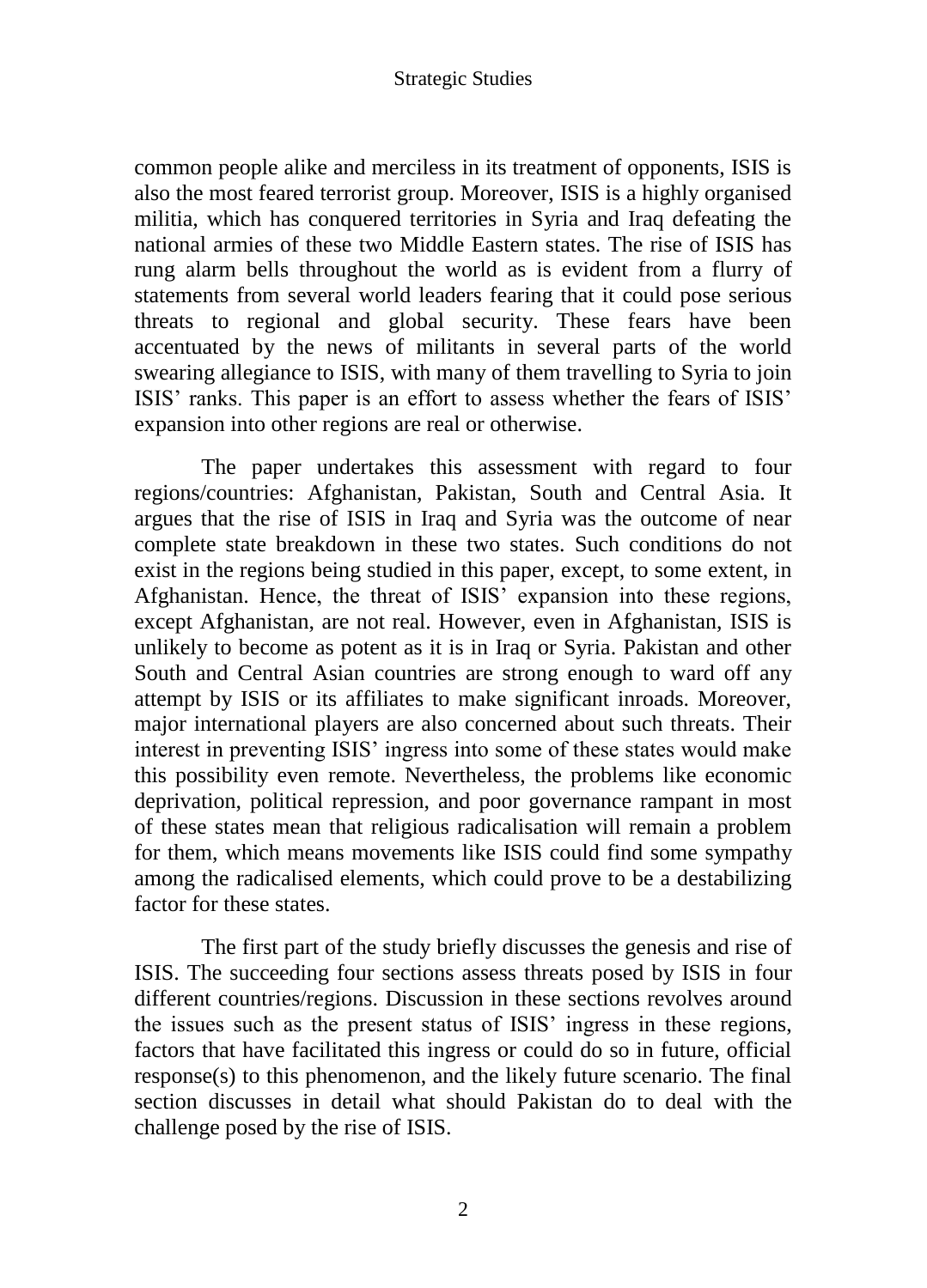## **ISIS: Genesis and Rise**

 $\overline{a}$ 

Now widely recognised as "the most powerful and effective *Jihadi* group in the world,"<sup>1</sup> ISIS has its genesis in the mayhem of post-Saddam Iraq, when the country's Sunni population's political marginalisation at the hands of a Shia-dominated government created a fertile ground for Sunni militant organisations. Among many such organisations that emerged in Iraq, one was the Islamic State of Iraq (ISI), established on October 15, 2006. In fact, ISI had come into being after several Sunni militant organisations joined hands. Prominent among these organisations were Abu Musab al-Zarqai-led al-Qaeda in Mesopotamia, Jund al-Sahhaba and the Mujahideen Shura Council in Iraq. $2^{\degree}$  Its original support-base, mostly consisted of the loyalists of Saddam Hussein and former members of the Baath Party. Although these elements were secular and nationalist in their outlook, they found a common cause with the *Jihadi* ISIS in its goal of restoring Sunni dominance in Iraq. Their expertise in war-fighting and network of connections made them valuable assets for  $ISIS<sup>3</sup>$ .

ISI subsequently expanded to Syria, and changed its name to Islamic State of Iraq and Syria (ISIS) in April 2013, <sup>4</sup> with Abu Bakar al-Baghdadi as its present head. Though ISIS grew out of al-Qaeda, it has now evolved to become a separate entity and has been disowned by al-Qaeda. The two organisations now differ on both strategy and ideology. In Syria, they actively compete with each other for power and recruits.<sup>5</sup>

In a very short span of time, ISIS has become the most wellknown *Jihadi* group in the Middle East. It sent shockwaves across the

<sup>3</sup> Jasen M. Breslow, "How Saddam's Former Soldiers Are Fueling the Rise of ISIS," *Frontline*, October 28, 2014, http://www.pbs.org/wgbh/frontline/article/howsaddams-former-soldiers-are-fueling-the-rise-of-isis/

4 "Syria Iraq: The Islamic State militant group," *BBC*, August 2, 2014, http://www.bbc.com/news/world-middle-east-24179084

<sup>&</sup>lt;sup>1</sup>Patric Cockburn, *The Rise of Islamic State: ISIS and the New Sunni Revolution,* (London and New York: Verso, 2015), 2.

<sup>2</sup> "The Evolution of ISIS," *Al-Monitor - The Pulse of the Middle East*, [http://www.al](http://www.al-monitor.com/pulse/ar/security/2013/11/syria-islamic-state-iraq-sham-growth.html)[monitor.com/pulse/ar/security/2013/11/syria-islamic-state-iraq-sham-growth.html#](http://www.al-monitor.com/pulse/ar/security/2013/11/syria-islamic-state-iraq-sham-growth.html)

<sup>5</sup> "The Islamic State," *Council on Foreign Relations*, April 1, 2015, http://www.cfr.org/iraq/islamic-state/p14811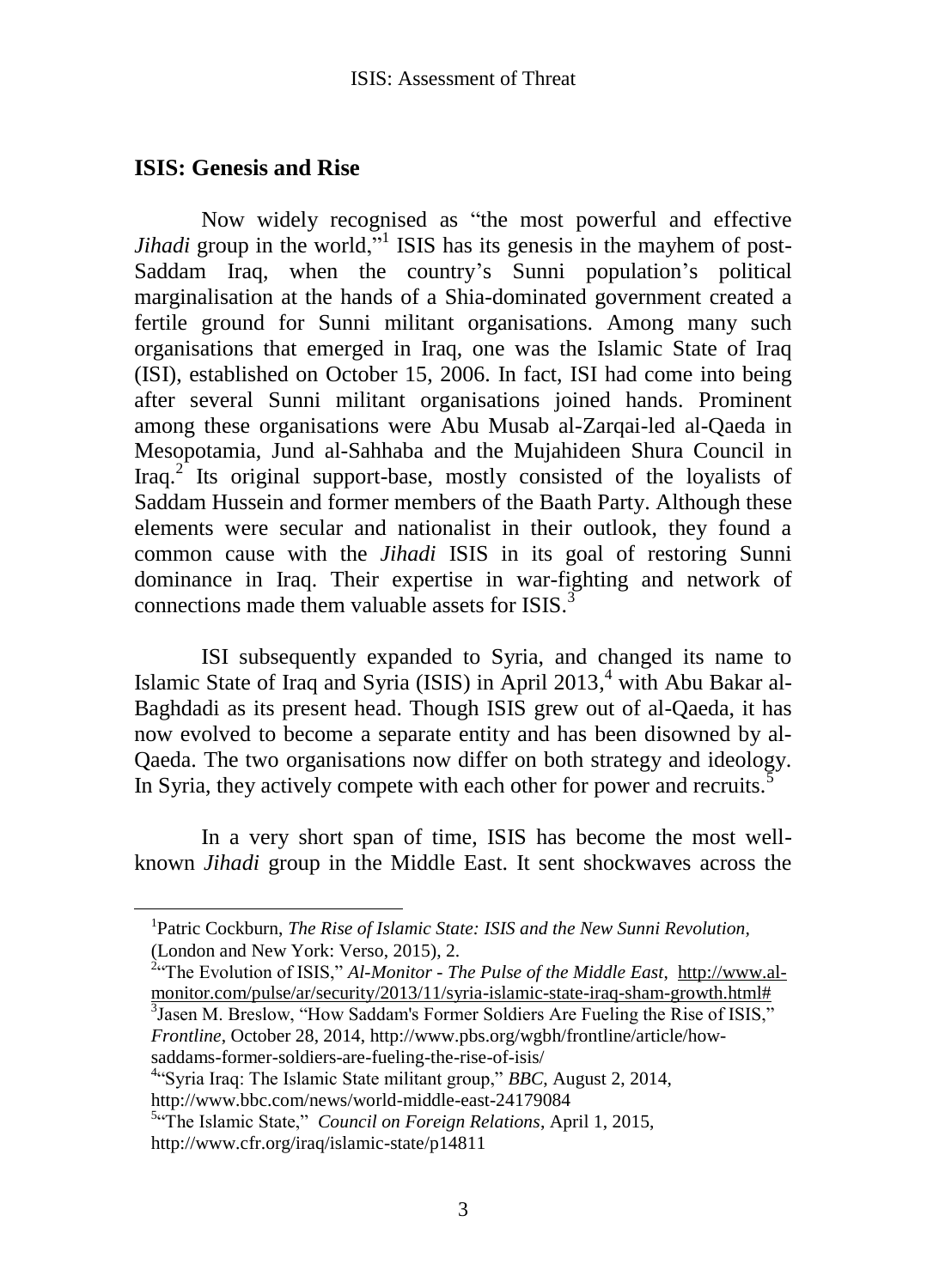globe when it captured Mosul, the second largest city in Iraq, and Tikrit in June 2014. Prior to that, ISIS had captured territories in Syria as well. Its first major victory in Syria came in March 2013, when it took over the city of Raqqa – the first provincial capital to fall under their control. These military victories have played a major role in the rising international profile of ISIS. Not only did they show the organisation"s military muscle, they also provided it with additional opportunities to generate revenue to sustain its operations. Owing to these victories, ISIS is ruling over the territories that encompass some six and a half million residents. Raqqa is often referred to as the de-facto capital of ISIS.<sup>6</sup> These successes have attracted thousands of fighters from various parts of the world to Syria. According to its own claims, ISIS has recruited fighters from Europe, the US, Arab world and the Caucasus.<sup>7</sup> Militants from Pakistan are also believed to have joined ISIS ranks to fight against the Syrian regime. Moreover, militants in several other regions, including Central, South and South East Asia, have sworn allegiance to ISIS.

After seizing these territories, ISIS proclaimed itself a caliphate, claiming exclusive political and theological authority over the world"s Muslims. Its state-building project, however, has been characterised more by extreme violence than institution building. There have been countless reports of ISIS committing worst type of atrocities against its opponents, which not only include non-Muslim minorities, but also Shia Muslims, including petty criminals. ISIS has been in the news for damaging several historical places. Lately, the militant group destroyed 2000-years old ruins of Palmyra"s temple of Bel, which was described by UNESCO as a war crime. $8$  These developments have led to the rising profile of ISIS and its growing appeal among the militants across the globe. Also these raised concerns about the spread of its influence in many parts of the world, some of which are being discussed below.

<sup>6</sup> Ibid.

<sup>7</sup> "Syria Iraq: The Islamic State militant group," *BBC.*

<sup>&</sup>lt;sup>8</sup>"ISIS shows proof of Palmyra ruins blast," CNN, August 26, 2015,

http://edition.cnn.com/2015/08/25/middleeast/syria-isis-palmyra-ruins-templephotos/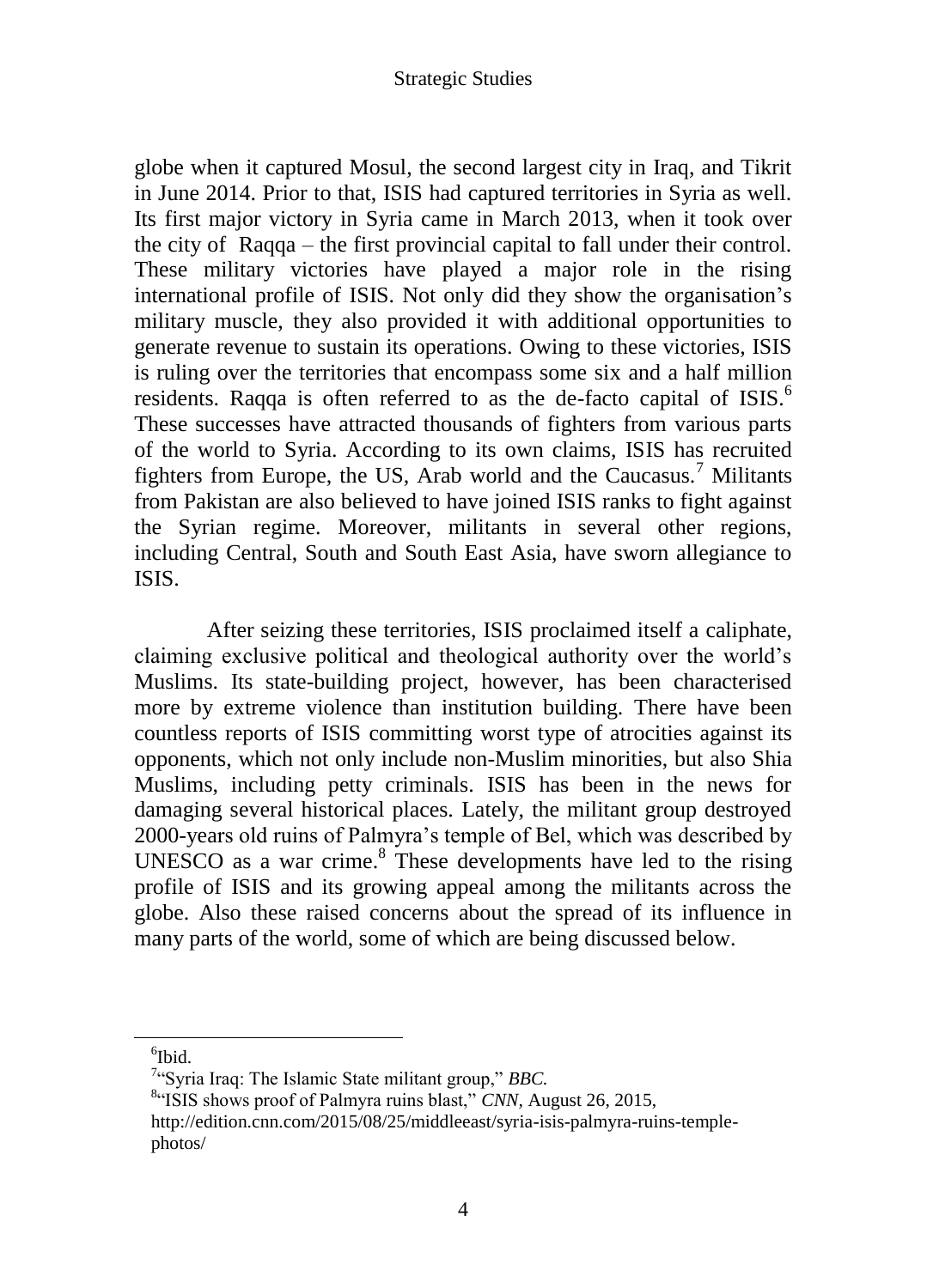## **Afghanistan**

 $\overline{a}$ 

After Iraq and Syria, it is perhaps Afghanistan where the threat of ISIS" ingress is most profound. Afghanistan, in fact, has been central to global ambitions of several *Jihadi* organisations, mainly because of the Islamic traditions about Khurasan (a province in present-day Afghanistan) being the birthplace of an Islamic army that would help Mehdi establish his Caliphate at Mecca.<sup>9</sup> ISIS is the latest aspirant among such organisations. It has shown clear intentions to create a stronghold for itself in Afghanistan. ISIS formally declared its presence in Afghanistan in January 2015, by announcing the formation of *Wilayat e Khurasan*, its unit in Afghanistan and Pakistan.<sup>10</sup> This was a strong signal about its plans about Afghanistan, where the Taliban are the dominant militant force, therefore, ISIS also launched a verbal attack against the Taliban leader, Mullah Omer, challenging his credibility.<sup>11</sup>

According to media reports, ISIS has not only managed to recruit an increasing number of militants has won adherents from both the ranks of Afghan Taliban and the foreign militants in Afghanistan since the formation of *Wilayat e Khurasan.* <sup>12</sup> With its ranks swollen, ISIS is emerging as a potent militant force in Afghanistan, perpetrating acts of terror with increasing ferocity. In one such act, an ISIS suicide bomber blew himself up in front of the Kabul Bank in Jalalabad on April 19, 2015, killing 33 and injuring more than 100 persons.<sup>13</sup> In addition to this, ISIS fighters have also been fighting against the Afghan Taliban, which

<sup>9</sup>Husain Haqqani, "Prophecy & the Jihad in the Indian Subcontinent," *Current Trends in Islamic Ideology,* vol. 18: 5-17, http://www.hudson.org/research/11167 prophecy-the-jihad-in-the-indian-subcontinent

<sup>10</sup>Lauren McNally, "Is the Islamic State Escalating in Afghanistan," *Institute for the Study of War*, April 27, 2015,

[http://www.understandingwar.org/backgrounder/islamic-state-escalating](http://www.understandingwar.org/backgrounder/islamic-state-escalating-afghanistan)[afghanistan](http://www.understandingwar.org/backgrounder/islamic-state-escalating-afghanistan)

<sup>11</sup> "Mullah Omar is a fool and illiterate warlord, al-Baghdadi says," *Khamaa Press*, January 29, 2015, http://www.khaama.com/mullah-omar-is-a-fool-and-illiteratewarlord-al-baghdadi-says-9291

<sup>&</sup>lt;sup>12</sup> "Taliban losing to ISIS in battle to recruit foreign fighters," *Fox News*, September 3, 2014, http://www.foxnews.com/world/2014/09/03/taliban-losing-to-isis-in-battleto-recruit-foreign-fighters/

<sup>&</sup>lt;sup>13"</sup>ISIS militant bomber on motorbike kills 33 at bank in Afghanistan," *CNN*, April 19, 2015, http://edition.cnn.com/2015/04/18/asia/afghanistan-violence/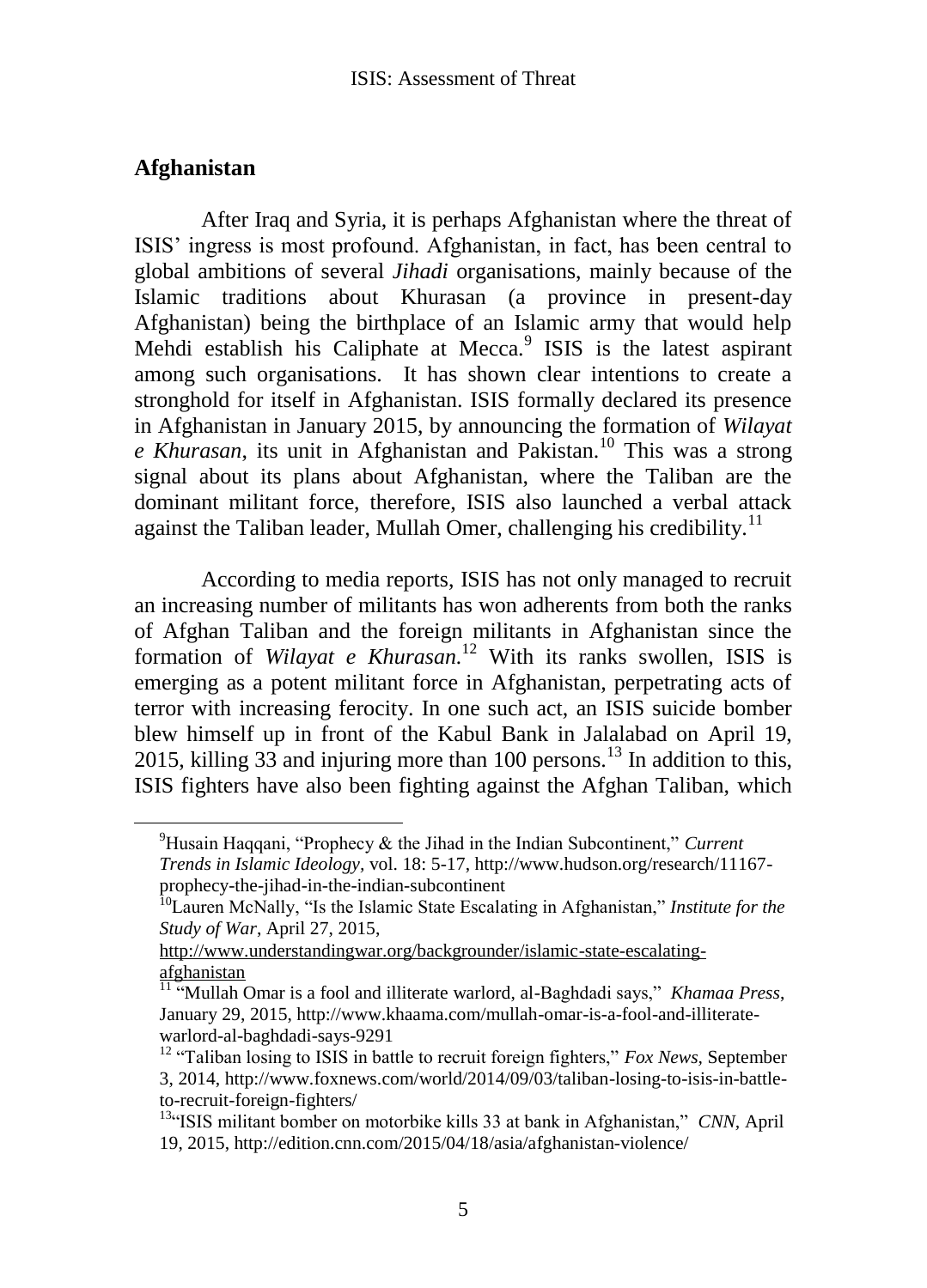clearly shows the militant organisation"s interest in creating its niche in Afghanistan. On June 8, 2015, ISIS militants ambushed and beheaded 10 Taliban fighters in the eastern province of Nangarhar.<sup>14</sup> Moreover, they have also captured territories by defeating the Taliban fighters. These growing activities have prompted the US military to launch a bombing campaign against ISIS in Eastern Afghanistan.<sup>15</sup> ISIS is likely to become stronger after the death of Taliban"s Leader, Mullah Omar, as a large number of disaffected and leaderless Taliban fighters could join ISIS.<sup>16</sup>

The growing activities of ISIS-affiliated militants show ISIS" increasing ingress into the war-torn Afghanistan, which has also been recognised by the US military and Afghan leadership. General John Campbell, the top US commander in Afghanistan, recently said that ISIS had gone from being "nascent" in Afghanistan to "operationally emergent." General Campbell even feared that the emergence of ISIS could trip up the US plans to leave Afghanistan.<sup>17</sup> Afghan President, Ashraf Ghani, is more vocal about this threat and in his address to the US Congress in March 2015, said that ISIS posed a terrible threat to his country. Ghani is reported to have requested the US President, Barack Obama, to keep the US troops in Afghanistan after 2016. He even suggested that the US and its allies could use Afghanistan as a counterterrorism base to oppose the rise of [the] ISIS throughout the region.<sup>18</sup> The regional players also believe that the danger of ISIS" ingress into Afghanistan is real. During the June 2015, Shanghai Cooperation Organisation (SCO) Summit in Ufa, Russia, the member states showed

 $14$ <sup>4 $\alpha$ </sup>ISIS terrorists ambush and behead 10 Taliban fighters in Afghanistan as the bloody rivalry between the terror group intensifies," *Daily Mail*, June 8, 2015, http://www.dailymail.co.uk/news/article-3114979/ISIS-terrorists-ambush-behead-10-Taliban-fighters-Afghanistan-bloody-rivalry-terror-groups-intensifies.html

<sup>&</sup>lt;sup>15"</sup>US Steps Up Airstrikes in Afghanistan, Even Targeting ISIS," *New York Times*, July 15, 2015, http://www.nytimes.com/2015/07/16/world/asia/afghanistan-us-stepsairstrikes-isis.html?\_r=0

<sup>&</sup>lt;sup>16</sup>Michael Kugleman, "How Death of Taliban's Mullah Omar Could Boost ISIS in Afghanistan," *Wall Street Journal,* July 29, 2015,

http://blogs.wsj.com/washwire/2015/07/29/how-death-of-talibans-mullah-omarcould-boost-isis-in-afghanistan/

<sup>&</sup>lt;sup>17"</sup>Islamic State could trip up U.S. plans to leave Afghanistan," *Los Angeles Times*, July 19, 2015[, http://www.latimes.com/world/afghanistan-pakistan/la-fg](http://www.latimes.com/world/afghanistan-pakistan/la-fg-afghanistan-)[afghanistan-u](http://www.latimes.com/world/afghanistan-pakistan/la-fg-afghanistan-)s-dempsey-20150719-story.html

 $18$ Ibid.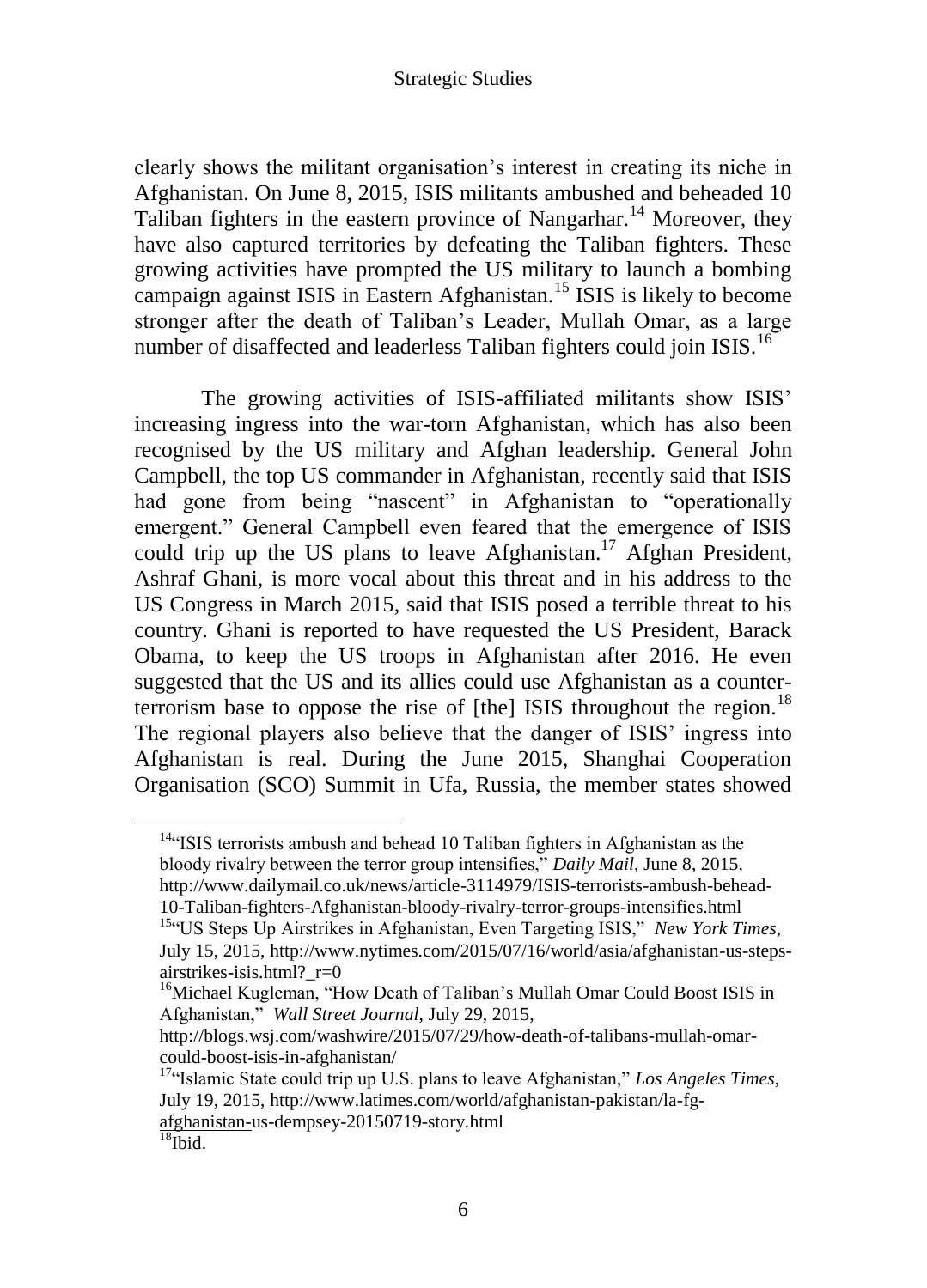great concern over the threat to regional stability posed by ISIS" growing inroads into Afghanistan.<sup>19</sup>

# **Pakistan**

Alongside Afghanistan, Pakistan has remained in the news for facing the threat of ISIS" ingress. While many observers have pointed to this possibility, Pakistani authorities have maintained that there is no presence of ISIS in the country, nor would it be allowed to have any. A closer analysis of Pakistan"s socio-political and security context reveals that while ISIS" appeal among radical elements in Pakistan cannot be ruled out, the presence of a strong government and a powerful military, both committed to and capable of countering terrorism, makes the fears of ISIS establishing a foothold in the country seem speculative.

Several media reports and commentaries pointing to the possibility is based on the analysis that parts of Pakistani territory along the Pak-Afghan border fall in the so-called *Wilayat e Khurasan*. It interprets this fact as an indication of ISIS" intentions to have a stronghold in, at least, some areas of Pakistan.<sup>20</sup> In addition to this factor, some argue, "a ripe environment for potential growth of  $ISIS''^{21}$  makes the danger of ISIS" ingress into Pakistan real. This environment, in their view, is characterised by: (a) the presence of militant organisations some of which may have ideological affinity with ISIS, particularly with regard to their sectarian outlook; (b) the existing collaboration between these organisations and ISIS, which has reportedly resulted into Pakistani militants joining ISIS in Syria and Iraq;  $2^2$  This view is widely contested by officials and a number of academics.

 $19$ <sup>19</sup>Nikolay Surkov, "CO ready to expand and fight ISIS," June 15, 2015, [http://in.rbth.com/world/2015/06/15/sco\\_ready\\_to\\_expand\\_and\\_fight\\_isis\\_43659.ht](http://in.rbth.com/world/2015/06/15/sco_ready_to_expand_and_fight_isis_43659.html) [ml](http://in.rbth.com/world/2015/06/15/sco_ready_to_expand_and_fight_isis_43659.html)

 $\overline{^{20}}$ Muhammad Amir Rana, "What ISIS and the 'caliphate' mean for Pakistan," *Dawn,* July 3, 2014.

<sup>&</sup>lt;sup>21</sup> Hassan Abbas, "Origin of ISIS; global impact and potential foothold in Pakistan," *Jinnah Institute, Islamabad*, December 23, 2014, http://jinnah-institute.org/wpcontent/uploads/2014/12/ISIS-PB-by-Hassan-Abbas.pdf  $^{22}$ Ibid.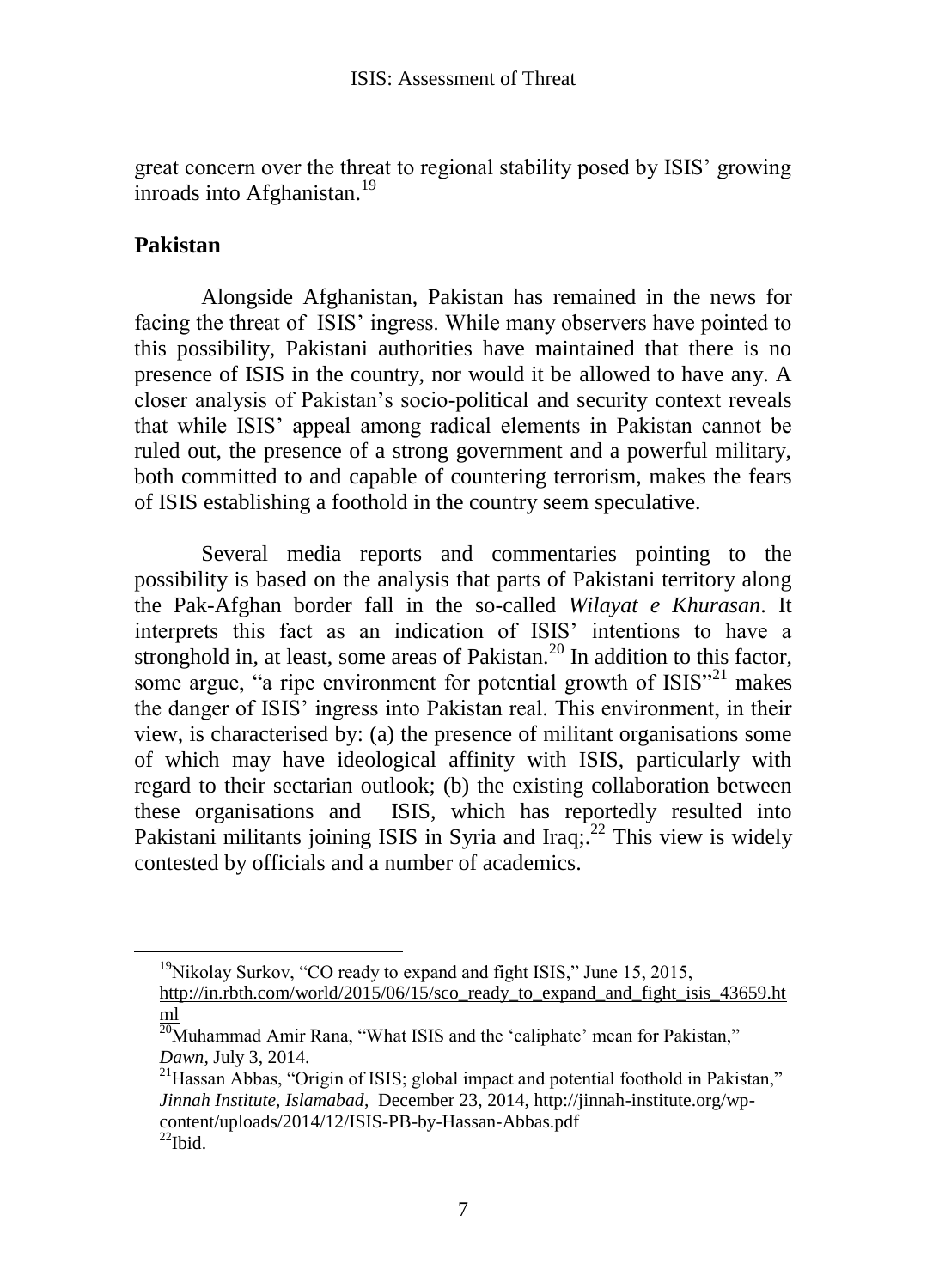A few isolated incidents such as pro-ISIS graffiti in some cities, hoisting of an ISIS flag in Taxila, and the reported pledge of allegiance by some local militants to ISIS, have been cited by some observers as signs of ISIS' growing inroads into Pakistan.<sup>23</sup> These observers also point to a story published in the *Dawn* about a secret report sent by the Balochistan government to the Federal Government, pointing to the increasing footprint of ISIS in Pakistan, and its offer to Sunni militant organisations, Lashkar-e-Jhangvi (LeJ) and Ahl-e-Sunnat WalJamat (ASWJ), to join hands. $^{24}$ 

Pakistani authorities, however, have consistently maintained that ISIS has no presence in the country. Speaking at the United States Institute of Peace (USIP) in February 2015, Pakistan"s Interior Minister Chaudry Nisar emphatically said, "I can say with confidence that the ISIS only exists in the Middle East… It absolutely has no presence in Pakistan."<sup>25</sup> Pakistan's Foreign Ministry also rules out the possibility of ISIS" presence in the country.<sup>26</sup> Pakistan Army"s high command has also made similar statements. Peshawar"s Core Commander, Lieutenant General, Hidayat-ur-Rehman, in March 2015, said that ISIS did not pose any threat to the country, because the militants claiming to be affiliated with ISIS were actually the former Taliban, who had defected from their previous groups due to the Operation Zarb-e-Azb. He said the Army was fully aware of the situation and capable of handling it.<sup>27</sup> Hence, seen against this backdrop, the prevailing policies of the government and the security situation in the country, the claims about ISIS presence in the country sound implausible.

Though having had a history of militancy fuelled by ethnic, political and religious factors, Pakistan has shown its ability to defeat

- <sup>25"</sup>Islamic State poses serious threat to Pakistan: FO," *Express Tribune*, February
- 23, 2015, http://tribune.com.pk/story/842924/is-pose-serious-threat-to-pakistan-fo/ <sup>26.</sup> FO rejects presence of ISIS in Pakistan," *Nation*, June 19, 2015.

<sup>&</sup>lt;sup>23</sup>Muhammad Amir Rana, "The impact of the Islamic State on Pakistan," *NOREF*, January 15, 2015,

http://www.peacebuilding.no/var/ezflow\_site/storage/original/application/049ee274 000481e510fd0414ba61d63b.pdf

<sup>24</sup>"IS recruiting thousands in Pakistan, govt warned in secret report," *Dawn*, November 8, 2014.

<sup>27</sup>" IS not a threat to Pakistan: Peshawar Corps Commander," *Dawn*, March 14, 2015.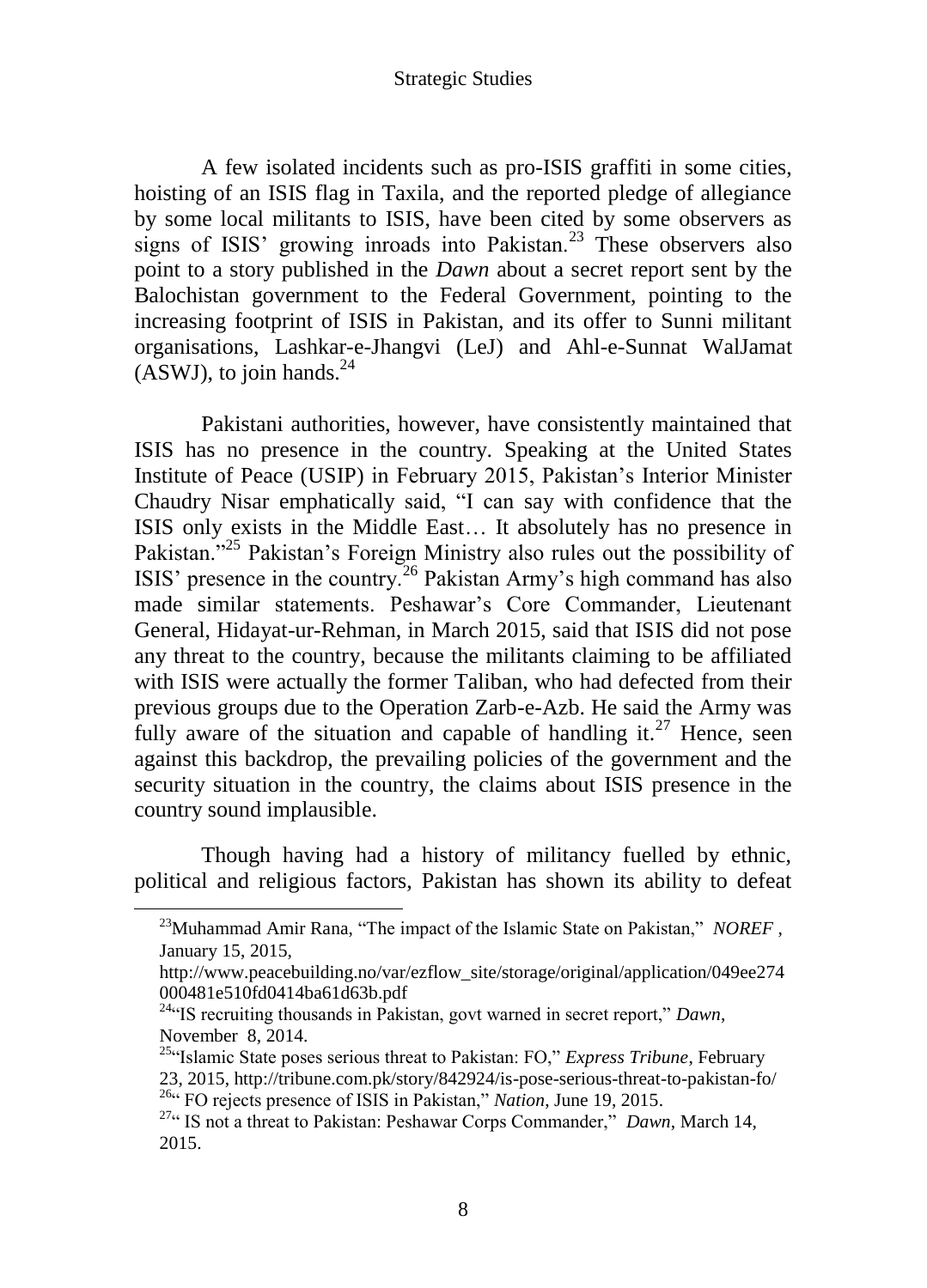such forces. The recent successes achieved in fighting against militant violence in Balochistan, Karachi and Waziristan are ample proof of state"s commitment and ability to counter violent extremism. These successes also provide assurances against the ingress of any type of antistate, external ideology including ISIS. Hasan Askari Rizvi has elaborated this point:

Extreme movements take roots in states that experience sustained internal chaos and strife, and where the state is paralysed or it is unable to assert its primacy in parts of its territory. Such signs can be identified in Iraq, Syria, Yemen and Somalia. In Pakistan, the ongoing security operation in North Waziristan and the assertion of the primacy of the state in other tribal areas aim at denying the militants any opportunity for controlling an exclusive and secure area to entrench themselves and set up hideouts, and training and weapons storage facilities on a permanent basis.<sup>28</sup>

## **South Asia**

 $\overline{a}$ 

Much of what has been discussed about ISIS in South Asia deals with the militant organisation's presence in Afghanistan and Pakistan, the so-called Af-Pak region. There has been, however, some discourse on ISIS" threat to other South Asian states include India and Bangladesh. Both the countries offer vastly different scenarios to assess the threats posed by ISIS.

India is in fact different from all other countries being discussed in this study. While all these countries are Muslim-majority states, India is a Hindu-majority state. It is, however, home to a large Muslim population. According to the latest census, Muslims are the largest minority group in India, constituting 14.2 per cent of a population of more than 1.2 billion.<sup>29</sup> Indian Muslims have not enjoyed equal rights despite India"s claims of being a secular democracy. According to

<sup>28</sup>Hasan Askari Rizvi, "The Islamic State Movement and Pakistan," *Express Tribune*, November 3, 2014.

<sup>&</sup>lt;sup>29"</sup>Hindus drop below 80 percent of India's population," *Aljazeera*, August 26, 2015, http://www.aljazeera.com/news/2015/08/hindus-drop-80-percent-indiapopulation-muslims-census-150826052655585.html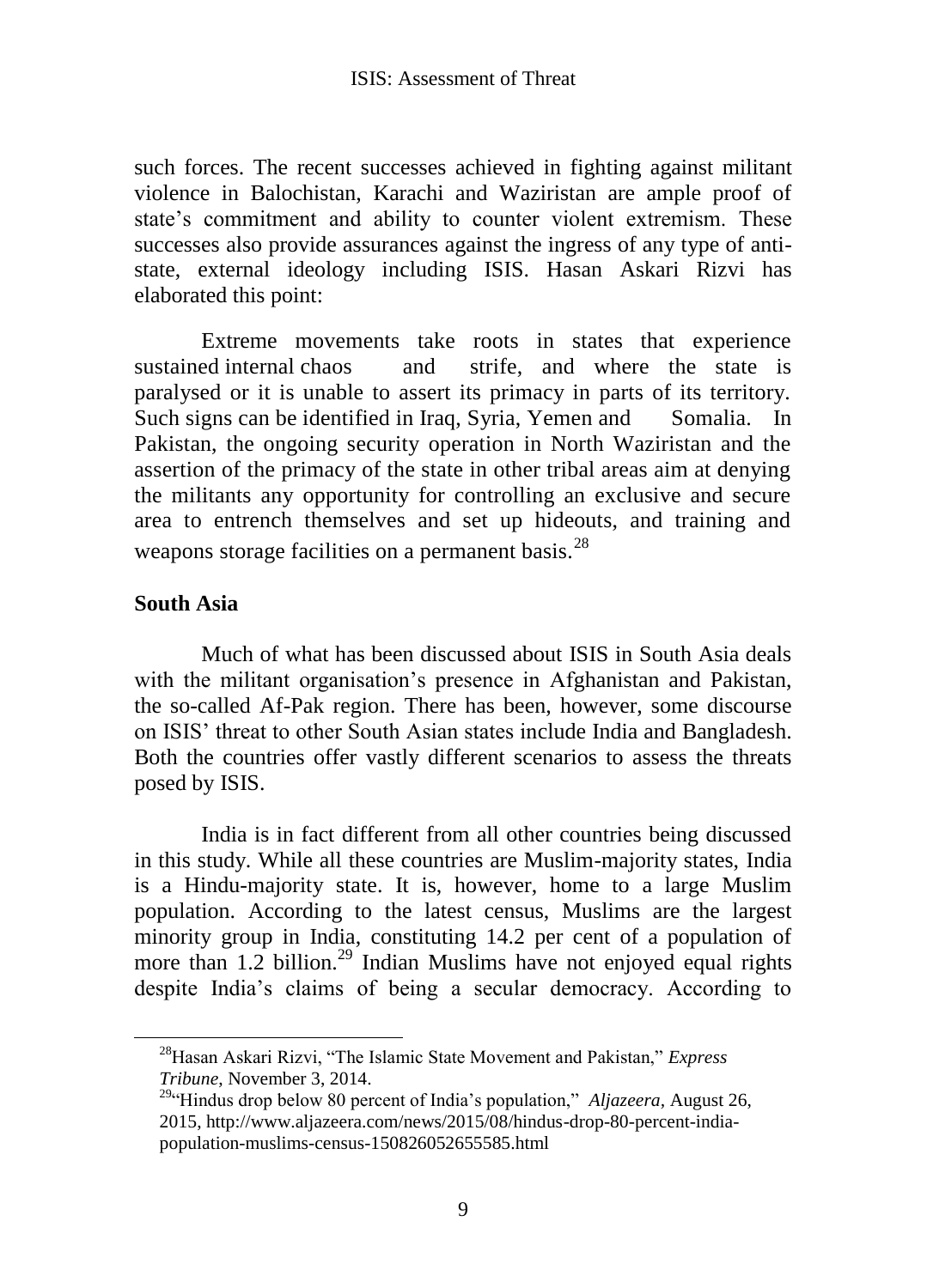Tankel, Muslims in India have "suffered from relative deprivation, are sometimes suspected of harbouring loyalty to Pakistan and have been the victims of communal violence over the years."<sup>30</sup> In the Muslim-majority state of Kashmir, which India has illegally occupied, they have been subjected to worst kind of atrocities.

It is this background which, some have argued, could provide ISIS an opportunity to make inroads into the India"s large Muslim population. ISIS, too, seems aware of this situation. In one of his speeches, Abu Bakr al-Baghdadi mentioned India as one of the countries where Muslims' rights were denied. He also made a reference to Indian atrocities in occupied Kashmir.<sup>31</sup> ISIS, however, is unlikely to win many adherents among Indian Muslims, who have a history of remaining aloof from transnational *Jihadi* elements. At a time when India is emerging as a major economic power and enjoying rising international stature, Indian Muslims are more likely to strive to bring themselves into Indian mainstream, both political and economic, than to adopt any course of action that would pitch them against the state, thereby exacerbating their marginalisation.

Bangladesh, on the other hand, faces a more serious threat of ISIS" ingress, not only because it is a Muslim majority state but also because it has a history of religious radicalisation. Several incidents reported in the media show the growing appeal of ISIS" among the radical elements. There have been reports of the emergence of several pro-ISIS outfits, pledges of allegiance to Abu Bakr al-Baghdadi and ISIS recruitment drives, both on the ground and online.<sup>32</sup> In recent months, at least 12 people have been arrested in various parts of the country for suspected involvement with ISIS. One of those arrested is said to have confessed that he had persuaded  $25$  students to join ISIS.<sup>33</sup> These

<sup>30</sup>Stephen Tankel, "Indian Jihadism: The Evolving Threat," *Studies in Conflict and Terrorism,* vol. 37, no. 7, (2014): 570.

<sup>&</sup>lt;sup>31</sup>"Rise of ISIS in South Asia," June 19, 2015,

http://tacstrat.com/content/index.php/2015/06/19/rise-of-isis-in-south-asia <sup>32</sup>Iftekharul Bashar, "Islamist militancy on the rise in Bangladesh," *East Asia Forum*, August 8, 2015,

<sup>&</sup>lt;sup>33"</sup> IT chief at Bangladesh Coca-Cola unit arrested as ISIS suspect," Al Arabiya *English*, May 26, 2015, http://english.alarabiya.net/en/News/world/2015/05/26/ITchief-at-Bangladesh-Coca-Cola-unit-arrested-as-ISIS-suspect.html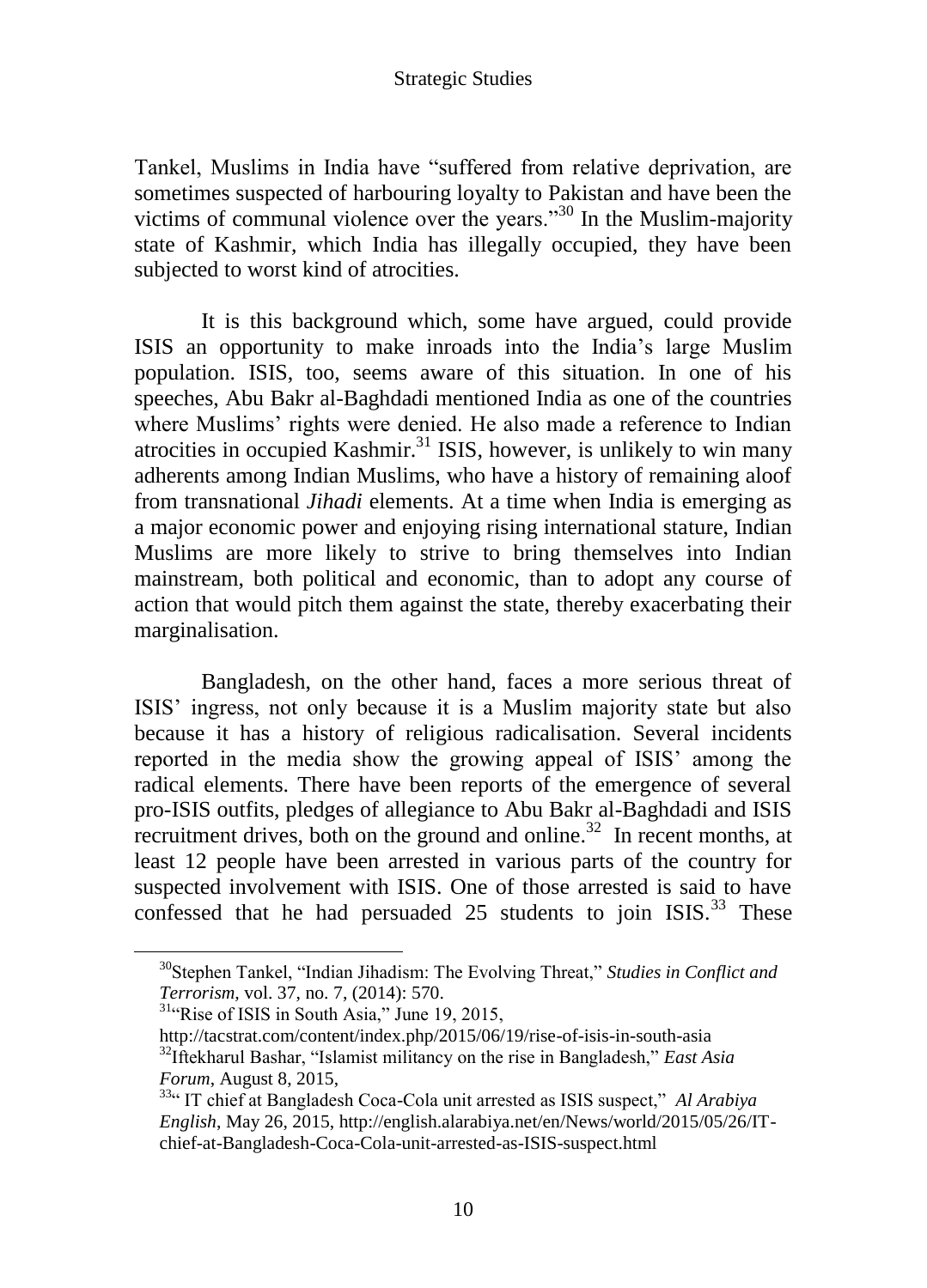developments have taken place at a time when the country is already facing growing radicalisation, which is becoming increasingly violent. Only this year, three secular bloggers, including a US citizen, have been killed by radical Islamists in Bangladesh.<sup>34</sup> Another, and perhaps more alarming, dimension of ISIS" ingress into Bangladesh is the role of Bangladeshi Diaspora in the UK. There is evidence that some of the members of this community have joined ISIS, and are also involved in recruiting for ISIS from amongst the Bangladeshi youth.<sup>35</sup>

Ironically, Bangladesh was one of the Muslim-majority states, which ISIS had not included in its five-year expansion plan,  $36$  unveiled in 2014. Yet, the fears about ISIS" presence in the country have been increasing. ISIS may not be interested in creating, or able to create, a foothold for itself in Bangladesh, but its growing international profile has the potential to fan radicalisation in Bangladesh, causing violence and instability in the country.

# **Central Asia**

Central Asia has remained in the news as one of the regions, which are particularly vulnerable to ISIS' ingress. The lack of political and economic openings and a history of religious radicalisation and violent militancy in the region are seen as the major factors, making it vulnerable to this threat. Despite this politico-economic milieu, the threat of ISIS making inroads into the region in near future does not seem high as the militant organisation, so far, has not shown much interest in the region. Moreover, the SCO member states' resolve to fight against ISIS' ingress into Central Asia means that the organisation would not be able to expand into this region, even if it so desired.

The fears about ISIS' ingress into Central Asia  $-$  a region comprising five Muslim majority states of Kazakhstan, Kyrgyzstan,

 $34$ Ibid.

<sup>&</sup>lt;sup>35.</sup> Briton arrested in Bangladesh 'confessed to recruiting' for Isis," *Guardian*, September 29, 2014, http://www.theguardian.com/world/2014/sep/29/britonarrested-bangladesh-recruiting-islamic-state

<sup>36</sup>Atif Jalal Ahmad and Michael Kugelman, "Will ISIS Infect Bangladesh?," *The National Interest,* August 4, 2015, http://nationalinterest.org/feature/will-isis-infectbangladesh-13483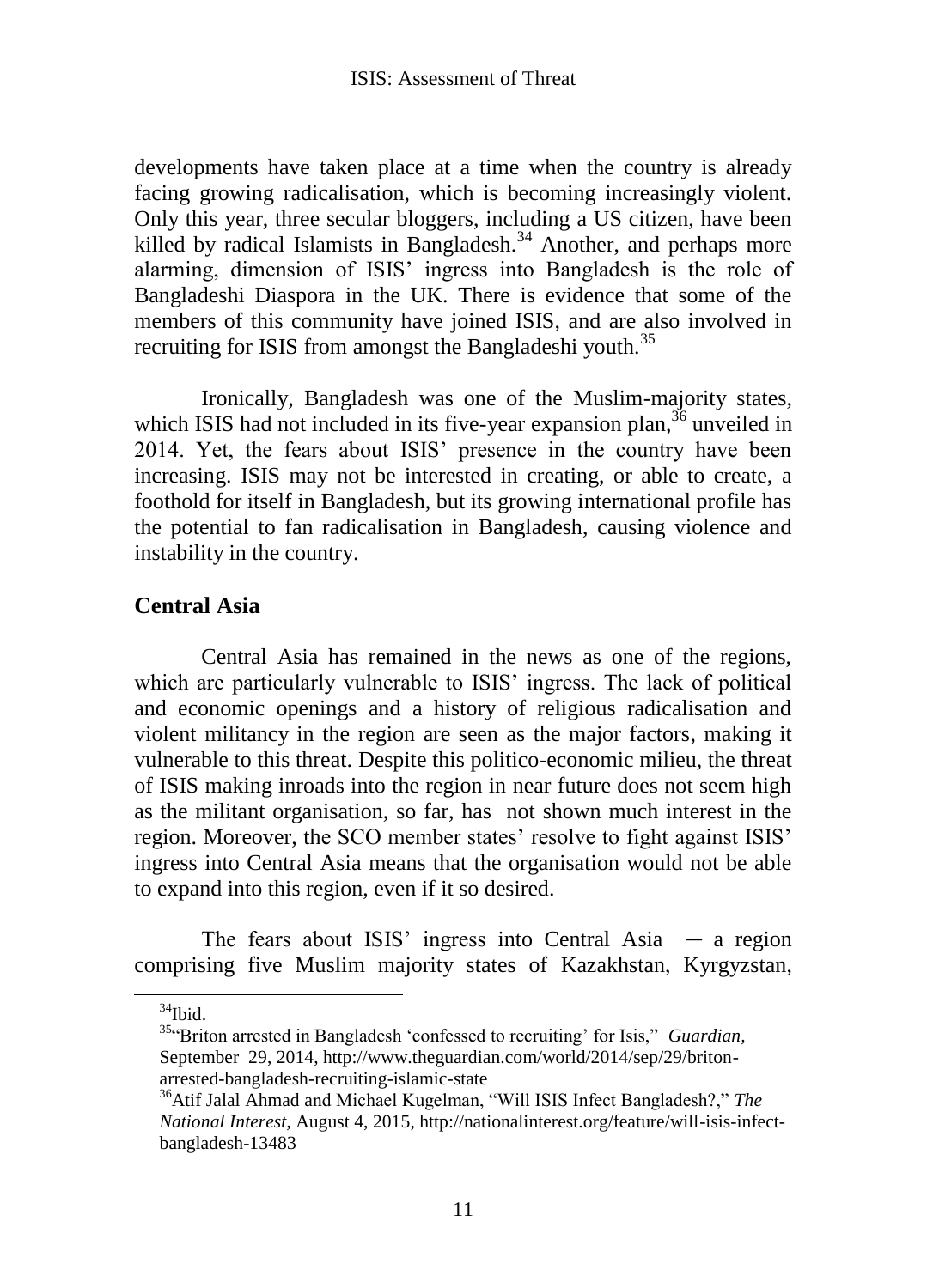Uzbekistan, Turkmenistan and Tajikistan — emerged in the backdrop of the news that increasing number of Central Asian citizens, both male and female, had been travelling to Syria to join ISIS ranks. According to a January 2015 International Crisis Group (ICG) report, the number of such citizens who had left their countries during the last three years could be as high as  $4000^{37}$  Such fears were compounded when the Islamic Movement of Uzbekistan (IMU), a major militant group in the region, announced allegiance to ISIS.<sup>38</sup>

These developments, when viewed against the backdrop of the obtaining socio-political and economic conditions in the region, were interpreted by many observers as signifying a serious threat of ISIS" expansion into Central Asia. Moreover, the observers see this region a natural place for this phenomenon because its residents "are politically marginalised by repressive authoritarian regimes, and the region itself face bleak economic prospects, suffer from poor governance, and face extensive corruption."<sup>39</sup> The above cited report also mentions the factors such as political and administrative failures, discriminatory laws and policies and lack of jobs for disadvantaged youth as the factors which explain ISIS' growing appeal among Central Asians.<sup>40</sup>

Such an atmosphere seems ripe for the diffusion of radicalisation in any society; hence the fears about the region"s vulnerability to the growing ingress of ISIS may not be entirely misplaced. In fact, the danger could become more real in the wake of the return of these people to their countries. However, there are two other factors, which, when taken into account, lead us to conclude that the prospects of ISIS" expansion into Central Asia may not be as real as some observers have argued.

<sup>38</sup>"Uzbek militants declare support for Islamic state," *Dawn*, October 6, 2014. <sup>39</sup>Anna Dyner, Arkadiusz Legiec and Kacper Rekawak, "Ready to Go: ISIS and its Presumed Expansion into Central Asia," *The Polish Institute of International Affairs*, Policy Paper, no. 19 (121), June 2015,

https://www.pism.pl/files/?id\_plik=20020

<sup>37</sup>"Syria Calling: Radicalisation in Central Asia," *International Crisis Group*, Policy Briefing, January 20, 2015,

http://www.crisisgroup.org/~/media/Files/asia/central-asia/b072-syria-callingradicalisation-in-central-asia.pdf

<sup>40</sup>"Syria Calling: Radicalisation in Central Asia," *International Crisis Group*,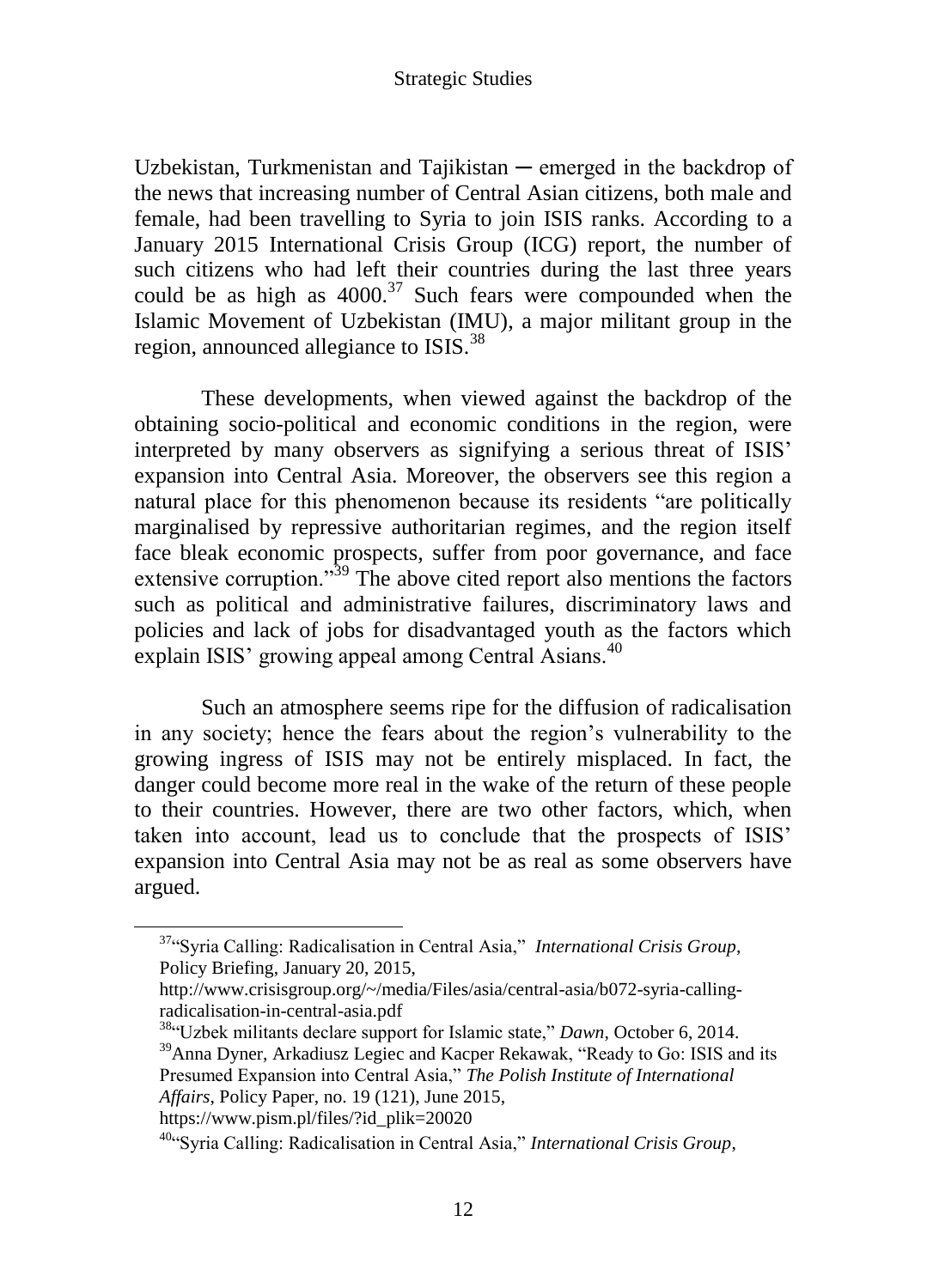First, ISIS has not shown much interest in establishing a foothold in the region. A report on the subject has noted that ISIS largely ignored the pledge of allegiance by IMU and has not tasked it with establishing an ISIS "province" in the region. ISIS propaganda literature mentions Central Asia relatively rarely.<sup> $41$ </sup> It seems that ISIS is more interested, at least so far, in getting recruits from Central Asia to sustain its wars in Iraq and Syria than devoting its resources to establish a foothold in Central Asia.

Second, Central Asian states, though having many political, social and economic problems, are not as fragile as Iraq and Syria or even Afghanistan. Moreover, their powerful neighbours such as Russia and China are fully aware of the danger posed by ISIS, and are ready to fight against this menace. Strong international support for Central Asian regimes in their policies against the threat posed by ISIS would mean the militant organisation would find it extremely difficult to expand into the region.

# **What Should Pakistan Do?**

As has been discussed earlier, the fears of ISIS having made inroads into Pakistan are largely unfounded, as the state and its institutions are strong enough to thwart any plans by ISIS to establish its foothold in the country. Pakistan"s policy makers should, therefore, earnestly commit themselves to devising and implementing strategies to deal with the challenges posed by ISIS. Such strategies ought to be formulated keeping in view all aspects of the problem.

However, Pakistan need not panic about the allegedly increasing presence of ISIS, as has been suggested by some news reports citing anonymous sources or by the claims made by the so-called "ISIS commanders" in the region. Also, Pakistani militants are known to make exaggerated claims about their real strength.<sup>42</sup> Moreover, most of the incidents mentioned above, which have been interpreted by some as the signs of the ISIS" presence, are in fact isolated incidents, perpetrated by

<sup>&</sup>lt;sup>41</sup>Anna Dyner, Arkadiusz Legiec, Kacper Rekawak, "Ready to Go: ISIS and its Presumed Expansion into Central Asia."

<sup>42</sup><http://www.cbsnews.com/news/taliban-attack-prison-in-pakistan-free-militants/>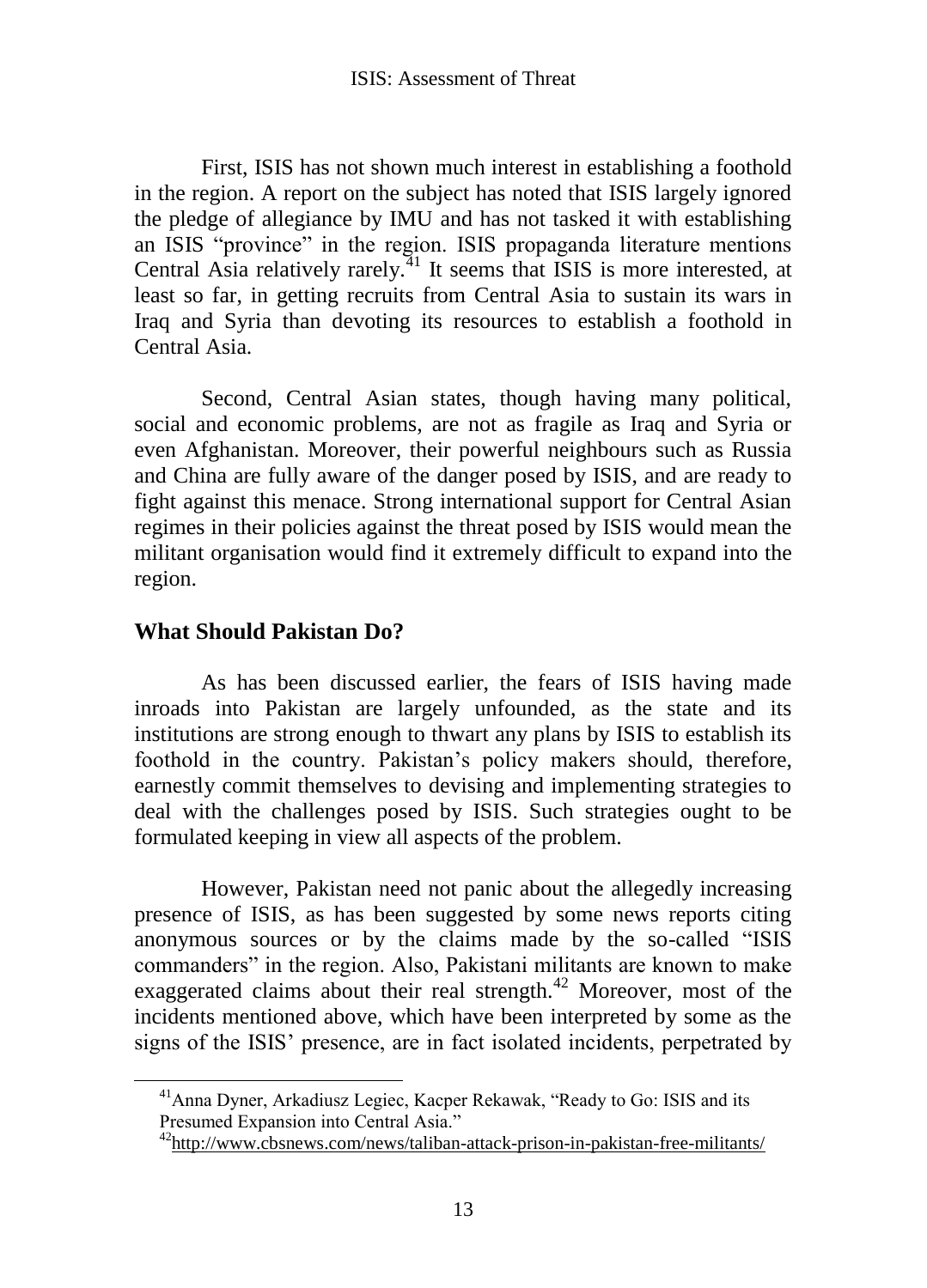some local militants. These, in no way, can be viewed as an indication of ISIS" imminent rise.

It is pertinent to mention that Pakistan is not a fragile state like Iraq, Syria and Afghanistan. It has a well-functioning government, a thriving economy, an increasingly robust democracy, which is serving as an effective channel for aggregating and reconciling diverse societal interests, and a strong military, which is committed to countering terror in every form and at every place in the country. The ongoing Operation Zarb-e-Azb, which has drastically brought down the level of terrorist violence in the country, is ample proof not only of the military"s commitment to fight the menace of terror, but also of its ability to successfully handle this challenge.<sup>43</sup>

In its counter-terrorism efforts, the military enjoys support of all segments of society and the state institutions. Operation Zarb-e-Azb"s successes have been complimented by National Action Plan  $(NAP)$  — a national counter-terrorism plan announced by Prime Minister Nawaz Sharif, in the wake of the horrendous terrorist attack on Army Public School Peshawar on December 16, 2014.<sup>44</sup> NAP is a comprehensive counter-terrorism plan that adopts a multi-pronged strategy, from execution of convicted terrorists to banning hate speech and choking financial sources of terrorism, $45$  to eradicate extremism from Pakistan. If followed in letter and spirit, NAP also provides an effective means to deal with the challenge posed by ISIS.

On the other hand, Pakistan should not reject the threat to its security and stability by radical extremist groups such as ISIS, howsoever remote it might seem at present. Keeping in view the enormous human and material losses in recent past, due to home-grown terrorism, Pakistan should adopt a proactive instead of reactive policy in

<sup>43</sup>Zahid Hussian, "Beyond Zarb-i-Azb," *Dawn*, June17, 2015.

<sup>44</sup>"Nawaz constitutes special committee to implement National Action Plan," *Dawn*, December 26, 2014.

<sup>&</sup>lt;sup>45</sup>National Action Plan,

http://nacta.gov.pk/Download\_s/Presentations/National\_Action\_Plan\_NACTA\_Paki stan.pdf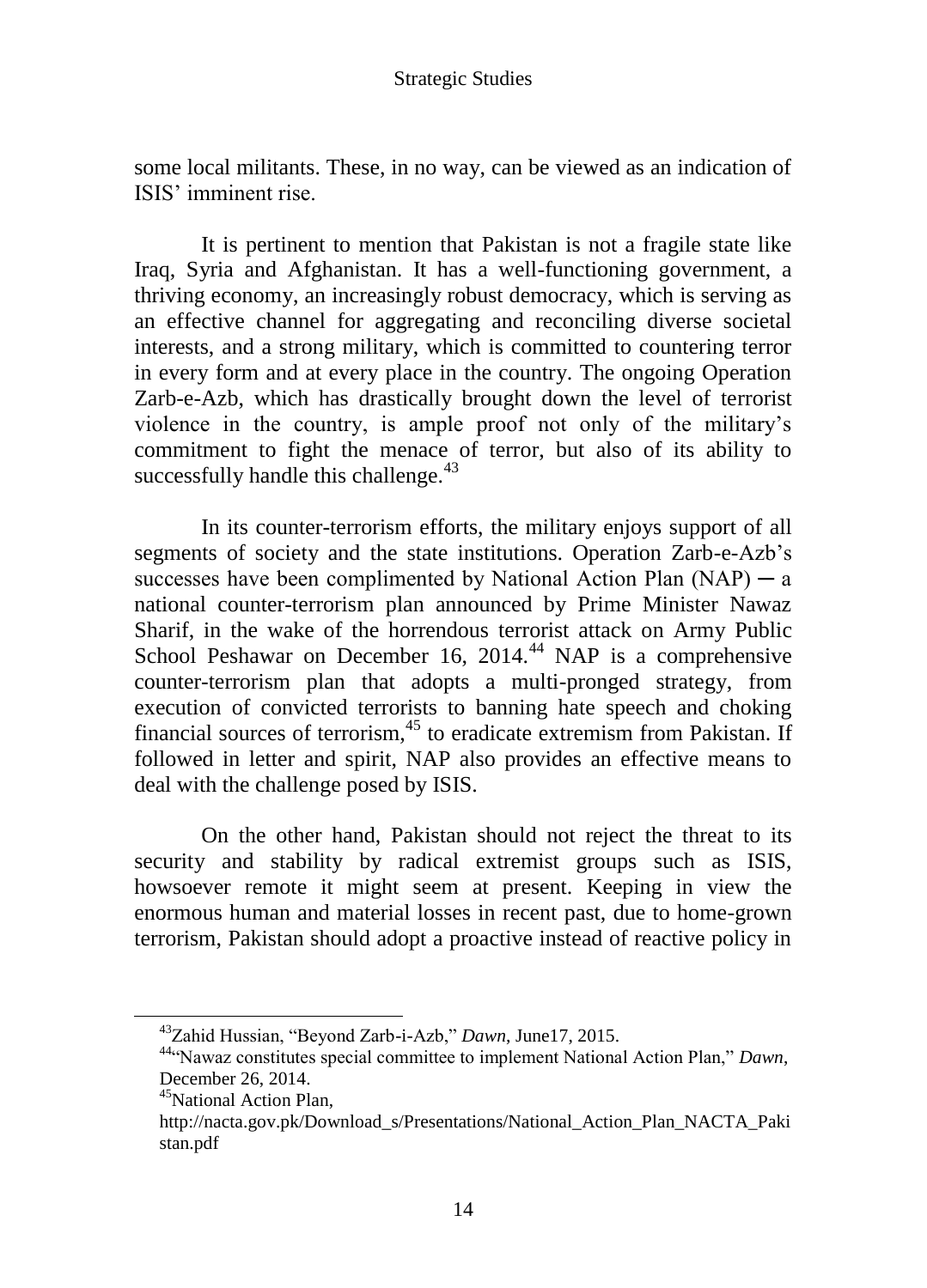order to counter the threat.<sup>46</sup>Had there not been the horrendous terrorist attack of December 16, 2014 on Army Public School Peshawar, some believe that a determined effort to fight terrorism might have eluded the country once again. So now the resolve at all levels is not to allow similar prevarication in the case of ISIS so as to nip this evil in the bud.

For that, the state institutions should remain extraordinarily vigilant to the threat posed by ISIS. They should not allow the recent successes of Operation Zarb-e-Azb and NAP to lull them into complacency. ISIS cannot establish a stronghold in Pakistan as it did in Iraq or Syria; yet, it has the potential to be a destabilizing factor. Its growing international profile could make joining ISIS an attractive option for Pakistani militants who are under immense pressure from the state's concerted anti-terrorism efforts, which are making it increasingly difficult for them to operate in Pakistan. An observer of militancy in Pakistan notes that such groups are trying to forge direct linkages with ISIS or its so-called Khorasan chapter.<sup>47</sup> This could pave the way for ISIS being able to establish foothold in Pakistan. This "splinter group" phenomenon has the potential to create serious security challenges for Pakistan, and the country should devote special attention and resources to monitor and eradicate such elements.

Pakistan must take Operation Zarb-e-Azb to its logical end; implement NAP in letter and spirit and make National Counter Terrorism Authority (NACTA) fully operational. It needs to establish an effective mechanism of cooperation, including information and intelligence sharing, among all stakeholders in its fight against terrorism and violent radicalisation. to this end, all the stakeholders should be willing to forego their "institutional turfs" and personal egos in the pursuit of collective good. Alongside these efforts, the country should also focus on shoring up the research and analysis capacities of the relevant organisations so that the intelligence and information gathered through diverse sources can be better analysed to deduce the most appropriate policy recommendations. This is all the more important keeping in view the country"s ever-changing militant landscape.

<sup>46</sup>"50,000 killed, \$80 billion losses incurred in war on terror, NA told," *Express*  Tribune*,* December 5, 2013.

<sup>47</sup>Muhammad Amir Rana, "Assessing the IS Threat," *Dawn*, August 23, 2015.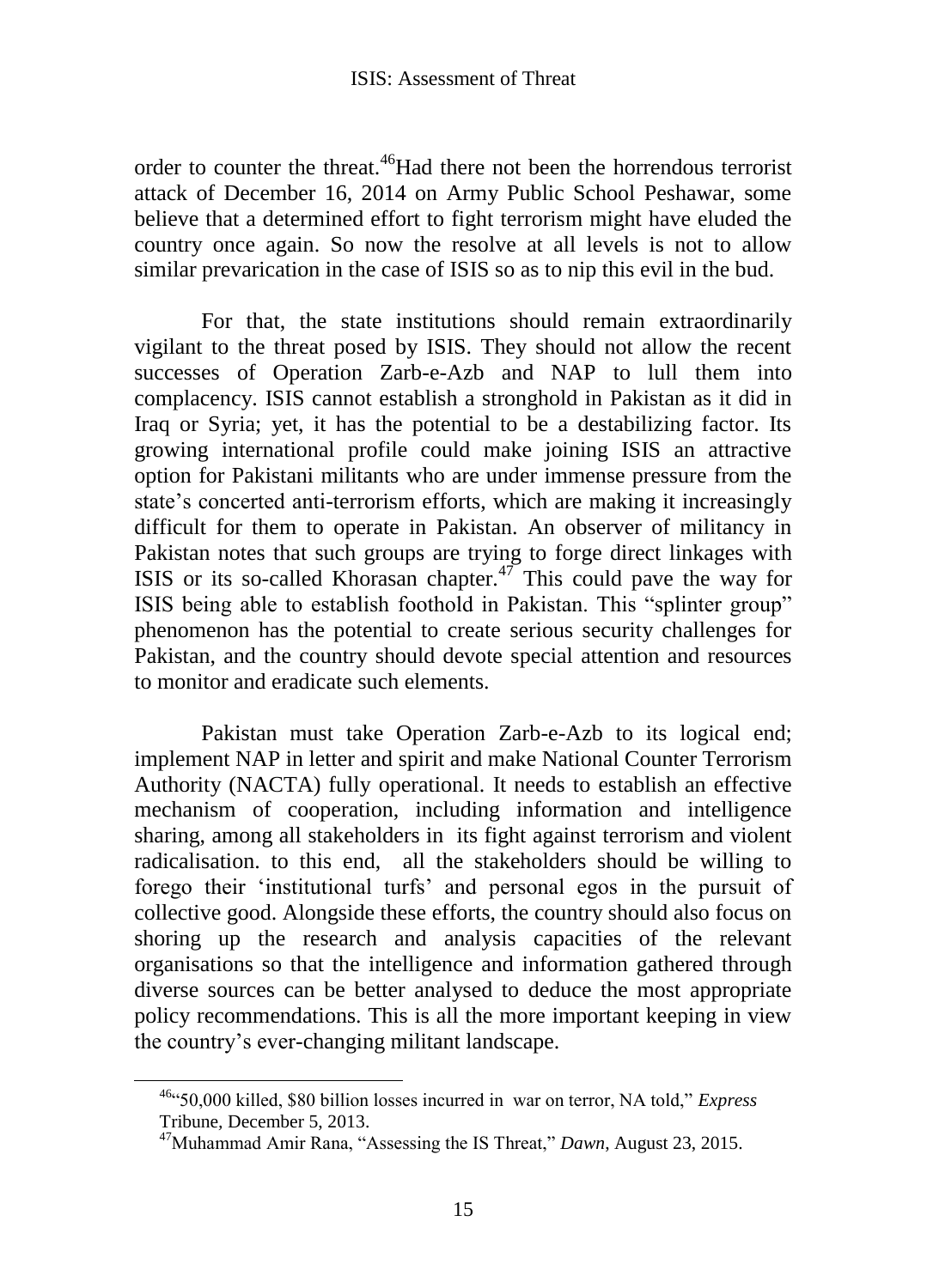Pakistan's foreign policy also has a role to play in its struggle against violent radicalisation, epitomised by ISIS. It is well established that such radicalisation is as much a political phenomenon as it is religious. It is political not only in the sense that the ultimate objective of such radical organisations, be it al-Qaeda, Tehreek-e-Taliban Pakistan, or ISIS, is to establish political control over nation-states or some territory of these states, but also because such organisations thrive mainly by exploiting political grievances of Muslims. Israeli occupation of Palestine, Indian occupation of Kashmir, and the US invasions of Iraq and Afghanistan are the major political grievances of Muslims, which such radical organisations have exploited to win over adherents to their respective cause. Pakistan should proactively take up such issues at diplomatic forums. Pakistan"s proactive role might not have a decisive impact on the fate of such issues, but it can signal the state's commitment to the causes, which are dear to Muslims. In this way, the state cannot only present itself as being responsive to the people"s wishes, it can also counter the radical narrative which questions its legitimacy by accusing it of damaging Muslims' interests by playing second fiddle to the powerful non-Muslim states, especially the US, or even by bracketing it with such states.

More importantly, Pakistan should focus on broader economic, governance and security sector reforms, particularly with regard to urban policing. Although poverty-militancy nexus has not been conclusively established,<sup>48</sup> it is fair to assume that a person who sees no hope in life is more susceptible to the appeal of religiously-motivated extremist ideologies. A well-functioning economy underpinned by an equitable apportioning of national resources, a working democracy which gives people a sense of ownership of the system, and governance that delivers and is responsive to people"s needs and concerns are the main factors which keep common man's hopes alive, and prevent him from falling prey to extremist ideologies, such as the one espoused by ISIS.

Finally, an unwavering focus on countering extremism is *sine qua non* to deny ISIS and similar elements' continuous supply of indoctrinated young recruits. Education sector, including Madrassa

<sup>48</sup>Safiya Aftab, "Poverty and Militancy," *PIPS Journal of Peace and Conflict Studies,* 2008, 1(1): 65-86.